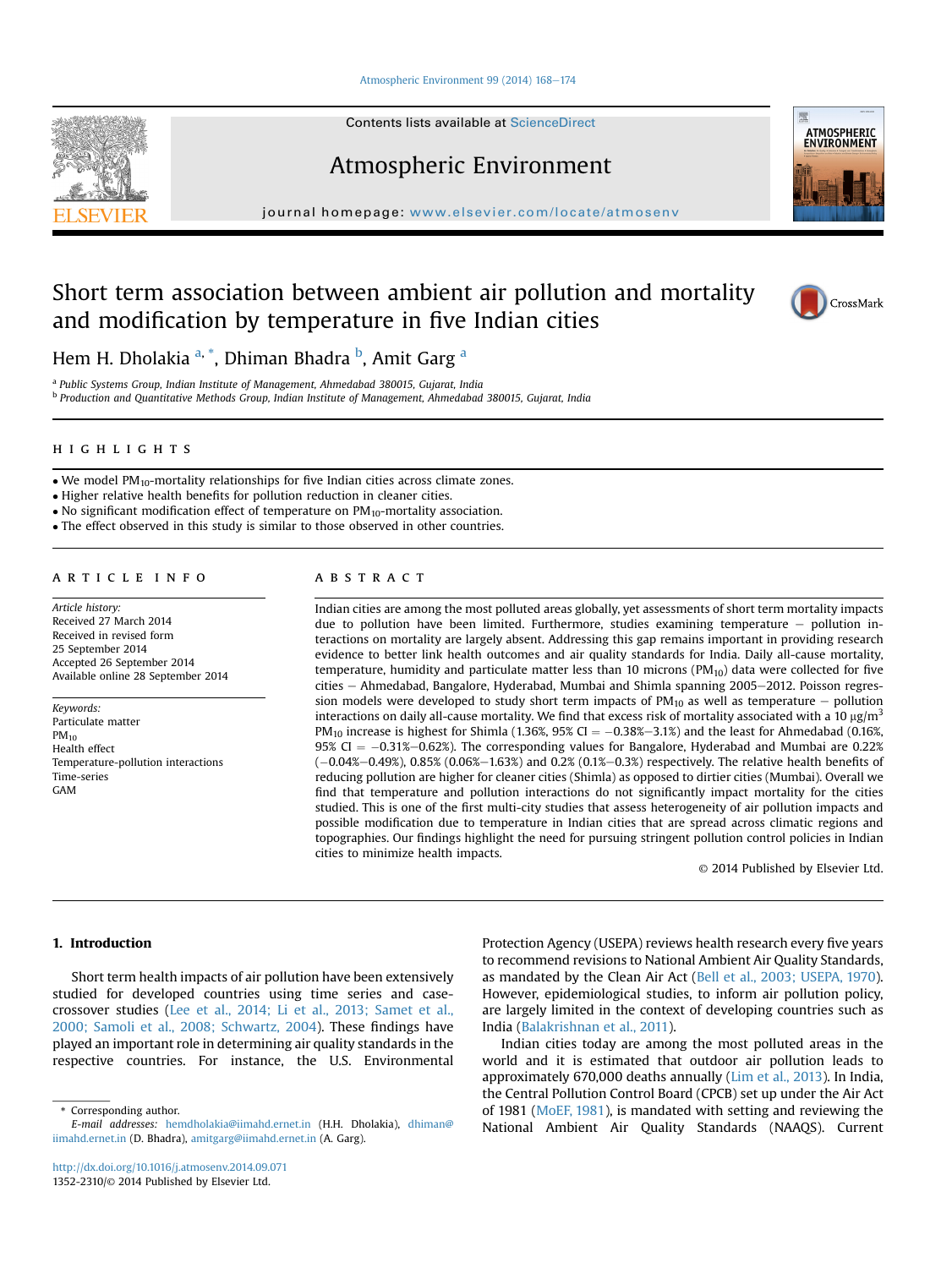standards, for particulate matter set by the CPCB [\(CPCB, 2009](#page-5-0)) are much higher than those recommended by the World Health Organization ([Krzyzanowski and Cohen, 2008](#page-5-0)). In addition, unlike other countries ([Bell et al., 2003; Dominici et al., 2007](#page-5-0)), the CPCB does not take into account findings from health literature when deciding on air quality standards [\(Balakrishnan et al., 2011](#page-5-0)). A periodic review of epidemiological evidence informs policy makers about current health risks associated with air pollution and sets the agenda towards finding a balance between reducing health impacts and the costs of implementing further air pollution controls ([Dominici et al., 2004](#page-5-0)).

One potential reason for the lack of tight coupling between ambient air quality standards and health outcomes may be limited epidemiological evidence in the Indian context. A comprehensive review of air pollution and health in Asia found only three timeseries studies that examine the short term impacts of air pollution on mortality for the cities of Delhi and Chennai ([Balakrishnan](#page-5-0) [et al., 2011; HEI, 2010; Rajarathnam et al., 2011\)](#page-5-0).

However, studies for other cities are needed for at least two important reasons. The first reason is that for a country like India, cities vary widely in terms of development pathways, sources and levels of pollution and policy responses to curb pollution. This presents challenges for generalization of findings from single city studies to the whole country. Second, a changing climate may likely alter pollution levels and subsequently modify health risks over time ([Jacob and Winner, 2009; Ren et al., 2006; Tagaris et al., 2009\)](#page-5-0). Consequently, temperature and pollution interactions for cities that lie in different climatic regimes may be quite different. An understanding of these health risks would play an important role in shaping policy to thwart air pollution.

To address the aforementioned research gaps, we use a timeseries approach using semi-parametric Poisson regression to study the short term mortality impacts of particulate matter ( $PM_{10}$ ) as well as temperature  $-$  pollution interactions for five cities  $-$ Ahmedabad, Bangalore, Hyderabad, Mumbai and Shimla. Being situated in different climactic zones of India, we hope that the observations derived from our findings on these cities will give a fairly good idea about the environment-mortality interaction patterns prevalent in India as a whole.

# 2. Methods

# 2.1. Mortality data

Daily all-cause mortality data were collected from the birth and death registers of the municipal corporations of Ahmedabad, Bangalore, Hyderabad, Mumbai and Shimla. For most cities, information on age and cause of death were not available. Table 1 summarizes the climactic characteristics and topography of the above cities.

India is divided into five climate zones namely  $-$  hot and dry, warm and humid, composite, temperate and cold. The rationale for choosing these cities was that they are each representative of a different climate zone. In addition to climate zone, these cities represent varied topography  $-$  plains, plateau, coastal areas and

Table 1

|  |  | Cities distributed by climate zone. |  |  |  |
|--|--|-------------------------------------|--|--|--|
|--|--|-------------------------------------|--|--|--|

| Climate zone   | Representative cities | Topography    |
|----------------|-----------------------|---------------|
| Hot and dry    | Ahmedabad             | Plains        |
| Cold           | Shimla                | Hilly regions |
| Temperate      | Bangalore             | Plateau       |
| Composite      | Hyderabad, Lucknow    | Plains        |
| Warm and humid | Mumbai                | Coastal areas |

hilly regions. Air pollution levels vary from city to city based on sources of pollution and policy measures. Additionally, different weather patterns may modify pollution related health risks leading to wide spatial heterogeneity. Thus our choice of cities provides a snapshot of differential health risks across India.

# 2.2. Weather and  $PM_{10}$  data

Daily data on maximum and minimum temperature, relative humidity and dew point temperature were collected from the Indian Meteorological Department (IMD). The IMD has a record of daily weather variables since the year 1948. Daily measurements of PM<sub>10</sub> were collected from the Central Pollution Control Board (CPCB) database. These included background monitors in residential, industrial and other areas designated as 'sensitive'. Under the National Ambient Air Quality Monitoring Program (NAMP) the CPCB monitors four criteria pollutants i.e. Sulphur Dioxide  $(SO<sub>2</sub>)$ , Oxides of Nitrogen ( $NO<sub>x</sub>$ ), Total suspended particles (TSP) and particulate matter less than 10 microns ( $PM_{10}$ ) for 342 stations located in 127 cities across India.

Typically two measurements are taken per week for each station implying that  $100-120$  observations are available per year. These measurements are made available through the CPCB website and the values reported are a 24-hr average. Every city has a different number of air quality monitors that range from one in Shimla to nine in Hyderabad. For a given year, if any monitor had less than 75% of recorded observations (i.e. less than 90 observations), then it was not used in the analysis. Scatterplots of daily mortality,  $PM_{10}$ concentrations and temperature for the different cities are shown in the supplementary material.

To create a population level exposure series for particulate matter, we used the centering approach described by [Schwartz](#page-5-0) [\(2000\)](#page-5-0). For each monitor, the mean (overall observations) of that particular monitor was subtracted from each observation. This demeaned data was then divided by the standard deviation of that particular monitor to get a standardized series for that monitor. This process was repeated for all monitors in a given city. The standardized series across all monitors was averaged to get one single series. Finally, this single series was multiplied by the standard deviation of all monitors taken together and the mean of all monitors taken together was added back to each observation ([Schwartz, 2000\)](#page-5-0). The resultant series was the final exposure series used in the regression model.

After creating the final exposure series, we dropped all observations where pollution data was not available (i.e. complete case analysis). For this dataset, the final exposure series for  $PM_{10}$  was shifted (lagged) by one observation. This would relate the deaths on a given day to a PM value roughly three days prior (i.e. for instance deaths on June 4 are associated with pollution value measured on June 1; deaths on June 7 are associated with pollution value measured on June 4 and so on).

# 2.3. Analytical models

We adopted a semi-parametric regression framework to develop the exposure  $-$  response relationship between air pollution and mortality for the sampled cities ([Balakrishnan et al., 2011;](#page-5-0) [Peng et al., 2006; Rajarathnam et al., 2011\)](#page-5-0). The logarithm of daily expected deaths was modelled as a function of daily air pollution measurements in the presence of other confounding variables such as temperature and humidity. We assumed deaths to follow an over-dispersed Poisson distribution i.e.  $E(Y_t) = \mu_t$  and Var(Y<sub>t</sub>) =  $\phi \mu_t$ where  $\phi$  is the over-dispersion parameter. This is an accepted assumption for pollution studies ([Dominici et al., 2004](#page-5-0)). Smooth functions were used to control for effects of daily temperature,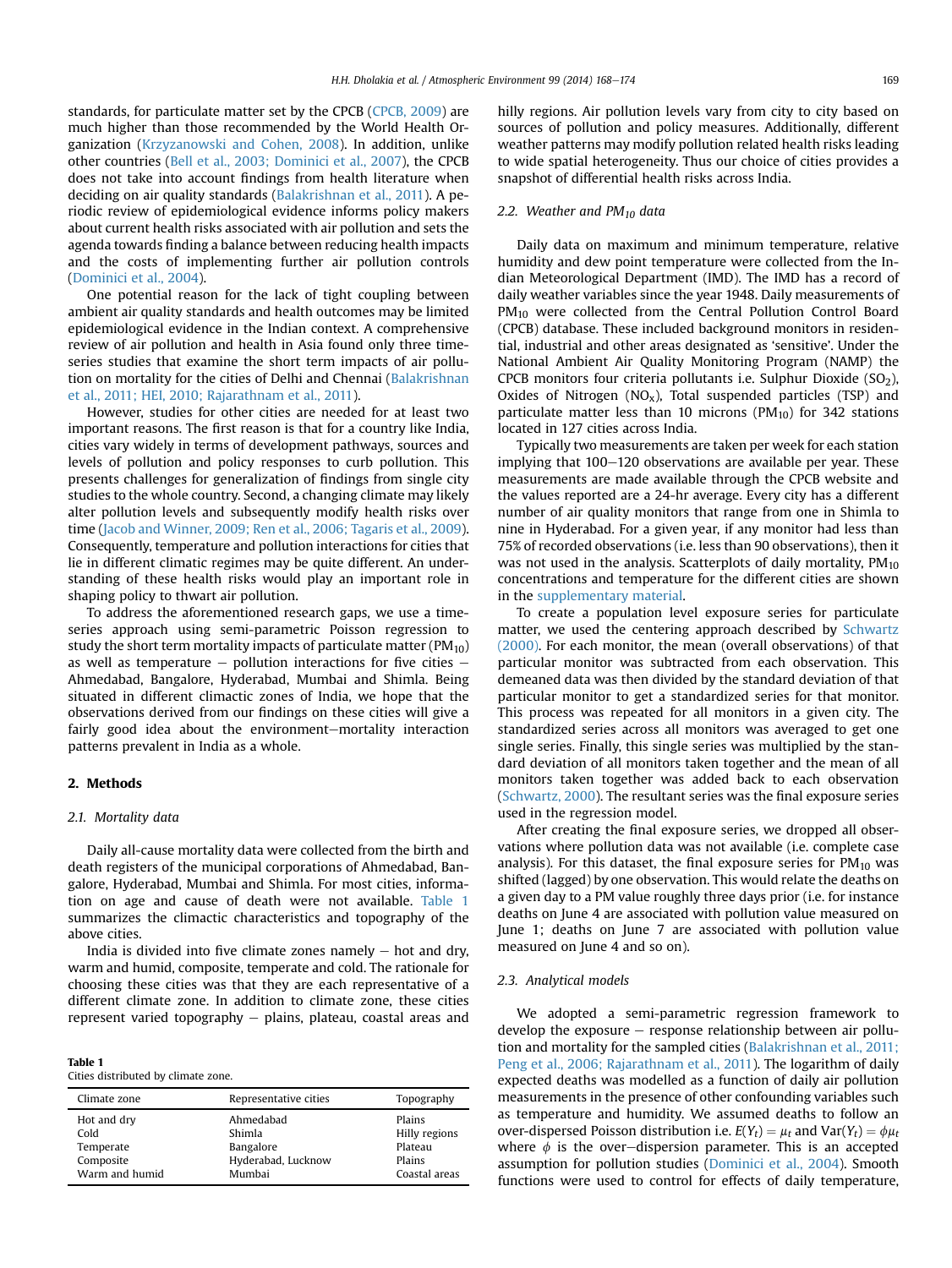humidity and seasonal and long term trends as these are nonlinearly related to mortality (see supplementary material figures). Thus the regression equation can be expressed as:

$$
Log\left[E(Y_{ij})\right] = \beta PM_{10ij-1} + \sum_{j=1}^{P} g(x_{ij}) + DOW_{ij} + H_{ij} + \varepsilon_{ij}
$$
\n(1)

where  $Y_{ii}$  is the daily mortality count for the *i*th city on the *i*th day and is assumed to follow an over-dispersed Poisson distribution. The pollution ( $PM_{10}$ ) measurement for the *i*th city on the *j*th day lagged by one observation is represented using  $\beta PM_{10i,j-1}$ . The covariates  $x_{ij}$  represent daily temperature, relative humidity and time for the ith city on the jth day. The effects are expressed by an unknown smooth function  $g(\bullet)$  constructed using natural cubic splines. Details about the structure of  $g(\bullet)$  are given in the supplementary material. An indicator variable for each day of week is given by  $DOW_{ij}$ . Public holidays were controlled for using an indicator variable given by  $H_{ij}$ . The error term is modelled using  $\varepsilon_{ij}$ . The parameter of interest is  $\beta$  associated with the pollution variable  $(PM_{10})$ . This parameter gives an estimate of the increase in mortality associated with a unit change in  $PM_{10}$  concentrations.

For temperature, humidity and time, the amount of smoothness (i.e. optimal degrees of freedom) was determined based on the approach by [Dominici et al. \(2004\)](#page-5-0). The underlying idea is that  $\beta$  is sensitive to degrees of freedom selected for temperature, humidity and time. The approach by [Dominici et al. \(2004\)](#page-5-0), where optimal degrees of freedom are chosen such that they predict PM<sub>10</sub> instead of daily mortality, provides asymptotically unbiased estimates of the  $\beta$ parameter. The details of the algorithm implemented to arrive at these optimal values have been provided as supplementary material.

Mortality impacts related to pollution may be delayed i.e. exposures on preceding days may determine current health outcomes ([Bhaskaran et al., 2013; Braga et al., 2001](#page-5-0)). The lack of daily  $PM_{10}$ measurements did not allow for use of distributed lag models as this may introduce large errors [\(Braga et al., 2001; Zanobetti et al.,](#page-5-0) [2000](#page-5-0)). Instead we lagged the exposure series by one observation as suggested by [Balakrishnan et al. \(2011\).](#page-5-0)

# 2.4. Sensitivity analysis

In order to compare some plausible scenarios, a sensitivity analysis was undertaken where the estimates  $(\beta)$  were tested using (i) zero lags for the pollution variable; (ii) minimum temperature instead of maximum temperature and (iii) including other pollutants such as sulphur dioxide.

#### 2.5. Temperature  $-$  pollution interactions

To study the interaction effects of temperature and pollution  $(PM_{10})$  on mortality, we used two approaches. The first approach, suggested by Ren et al.  $(2006)$ , involved fitting Equation  $(1)$  with an interaction term to capture the joint effects of pollution and temperature. This model is given in Equation (2). The term  $t_{ij}$ <sup>\*</sup>PM<sub>10ii</sub> expresses the interaction between daily temperature and pollution while its effect is quantified by the coefficient  $\alpha$ .

$$
Log\left[E(Y_{ij})\right] = \beta PM_{10ij-1} + \sum_{j=1}^{P} g(x_{ij}) + \alpha(t_{ij} * PM_{10ij}) + DOW_{ij} + H_{ij} + \varepsilon_{ij}
$$
\n(2)

If the interaction term  $(\alpha)$  is found to be significant, then a second model is used to understand if interaction effects are more significant during hotter or colder temperatures.

The second approach, described by [Chen et al. \(2014\)](#page-5-0), involves dividing temperature into different levels and then studying the temperature - pollution interaction for each level. For each city, we divided the temperature into four quartiles. We then estimated Equation (2) for each of the four quartiles.

# 2.6. Software

All analysis was performed in the statistical environment R version 2.15.1. The package mgcv (version  $1.7-24$ ) was used to fit the models described in Equations  $(1)$  and  $(2)$ . The package ggplot2 (version 0.9.3.1) was used for graphical representations.

#### 3. Results

#### 3.1. Summary statistics

As seen in [Table 2](#page-3-0), there is wide variation among different cities when it comes to daily pollution levels, mortality, temperature, as well as number of complete observations available for analysis. The highest PM<sub>10</sub> levels are observed for Mumbai (174.4  $\pm$  86.6) and the lowest for Shimla (54.4  $\pm$  25.2). The daily number of deaths varies across cities and is linked to population size. Shimla had the lowest number of daily deaths  $(4.2 \pm 2.7)$  whereas Mumbai  $(225.6 \pm 30.7)$ had the highest.

Each city had a different number of air quality monitors. The number of air quality monitors ranged from one in Shimla to nine in Hyderabad. For every air quality monitor, percentage of missing data by year varied (see Table S1 in supplementary material). Air pollution impacts were estimated for the period of 2008-09 for Hyderabad and Bangalore; from 2005 to 2009 for Ahmedabad; from 2005 to 2011 for Mumbai and 2006 $-$ 2009 for Shimla.

#### 3.2. Exposure  $-$  response estimates

The percentage increase in mortality associated with a 10  $\mu$ g/m<sup>3</sup> increase in  $PM_{10}$  is reported in [Table 3](#page-3-0). The highest increase was seen for Shimla (1.36%) and the least for Ahmedabad (0.16%). Bangalore and Mumbai showed similar results with a 0.22% and 0.20% mortality increase respectively. The dosage-response curves for each city are provided in the supplementary material (Figure eS.13) to eS.17).

The sensitivity analysis showed that mortality estimates were lower when no lag for pollution was used, across all cities. The estimates of the core model did not change significantly if minimum temperature was used as a confounding variable. The inclusion of  $SO_2$  reduced the impact of  $PM_{10}$  on mortality for Hyderabad and Mumbai, although, these differences were not significant. In addition, no significant interaction effect (at a 5% level) between temperature and pollution on mortality was observed. [Table 4](#page-3-0) and [Table 5](#page-3-0) show the estimates, standard errors and *p*-values for the interaction term between temperature and pollution.

### 3.3. Comparison with other studies

Our results are in close agreement with previous studies ([Balakrishnan et al., 2011; Rajarathnam et al., 2011; Romieu et al.,](#page-5-0) [2012](#page-5-0)), which find 0.44% (95% CI = 0.17-0.71) for 0.15% (95%  $CI = 0.07-0.23$ ) increase in mortality for every 10  $\mu$ g/m<sup>3</sup> PM<sub>10</sub> increase for Chennai [\(Balakrishnan et al., 2011](#page-5-0)), and Delhi ([Rajarathnam et al., 2011\)](#page-5-0), respectively. The APHENA Study examined associations between  $PM_{10}$  and mortality as well as hospital admissions across multiple cities in United States, Europe and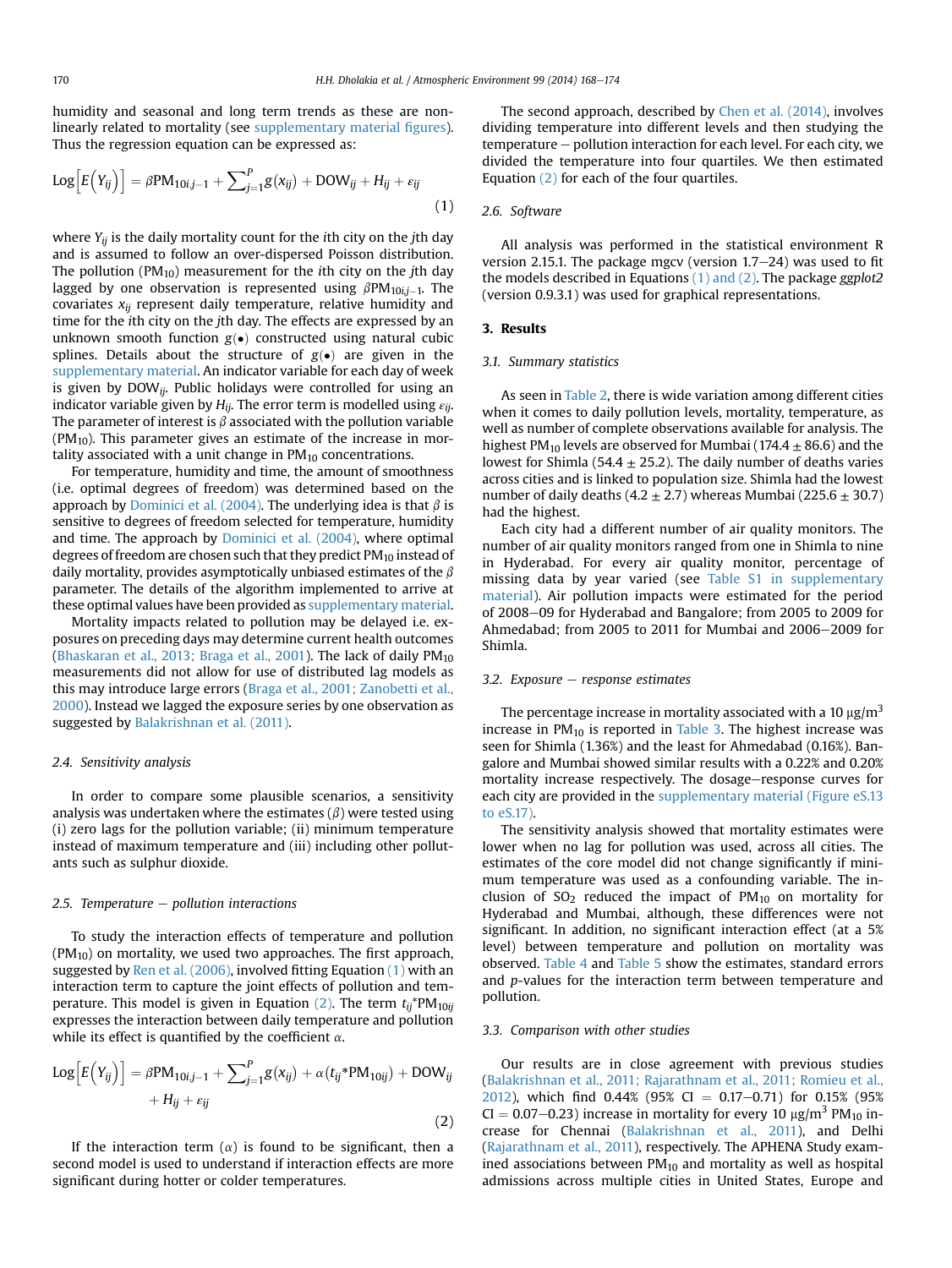<span id="page-3-0"></span>

| Table 2                                                                                |
|----------------------------------------------------------------------------------------|
| Observed values for different variables across cities (mean $\pm$ standard deviation). |

| City      | Temperature (°C) |               | Relative humidity (%) | Daily deaths   | PM <sub>10</sub> ( $\mu$ g/m <sup>3</sup> ) | No of complete observations |
|-----------|------------------|---------------|-----------------------|----------------|---------------------------------------------|-----------------------------|
|           | Maximum          | Minimum       |                       |                |                                             |                             |
| Ahmedabad | $34.3 + 4.6$     | $21.5 + 5.6$  | $56.7 + 17.8$         | $100 + 18$     | $93.9 + 58.7$                               | 602                         |
| Bangalore | $29.4 + 2.7$     | $18.7 + 2.3$  | $66.6 \pm 15.5$       | $120.7 + 17$   | $108.3 + 69.8$                              | 307                         |
| Hyderabad | $33.6 + 3.8$     | $20.7 + 3.6$  | $53.1 \pm 17.6$       | $74.7 + 16.2$  | $80.4 + 21.9$                               | 498                         |
| Mumbai    | $32.3 + 2.4$     | $22.7 + 4.05$ | $69.2 \pm 13.8$       | $225.6 + 30.7$ | $174.4 + 86.6$                              | 2012                        |
| Shimla    | $20 + 5.1$       | $11.2 + 5.3$  | NA.                   | $4.2 + 2.7$    | $54.4 + 25.2$                               | 962                         |

 $*NA = No$  data available.

#### Table 3

Percentage increase in mortality for every 10  $\mu$ g/m<sup>3</sup> PM<sub>10</sub> increase.

|                                                                                                                                             | Core model                                                                                                                                               | Sensitivity analysis                                                                                                                                |                                                                                                                                                                              |                                                                                   |  |
|---------------------------------------------------------------------------------------------------------------------------------------------|----------------------------------------------------------------------------------------------------------------------------------------------------------|-----------------------------------------------------------------------------------------------------------------------------------------------------|------------------------------------------------------------------------------------------------------------------------------------------------------------------------------|-----------------------------------------------------------------------------------|--|
|                                                                                                                                             |                                                                                                                                                          | No lag for PM Minimum                                                                                                                               | temperature                                                                                                                                                                  | $SO2$ included                                                                    |  |
| Ahmedabad<br>$(95\% \text{ CI})$<br>Bangalore<br>$(95\% \text{ CI})$<br>Hyderabad<br>$(95\% \text{ CI})$<br>CD)<br>Shimla <sup>a</sup> (95% | $0.16\%$ (-0.31)<br>to 0.62)<br>$0.22\%$ ( $-0.04$<br>to $0.49$ )<br>0.85% (0.06 to<br>1.63)<br>Mumbai (95% 0.20% (0.10 to<br>(0.30)<br>$1.36\% (-0.38)$ | $0.06\%$ (-0.42)<br>to 0.55)<br>$0.16\%$ (-0.11)<br>to $0.43$ )<br>$0.48\%$ (-0.30<br>to $1.27$ )<br>$0.18\%$ (0.08 to<br>0.27)<br>$0.97\%$ (-0.83) | $0.12\%$ (-0.36 to -0.32\% (-1.01)<br>0.61)<br>$0.17\%$ (-0.09 to 0.23% (-0.18 to<br>0.43)<br>$0.83\%$ (0.04 to<br>1.62)<br>$0.16\%$ (0.06 to<br>0.25)<br>$0.54\%$ (-1.17 to | to $0.38$ )<br>0.64)<br>$0.41\%$ (-0.69 to<br>1.51)<br>$0.13\%$ (0.04 to<br>0.23) |  |
| CI)                                                                                                                                         | to $3.1$ )                                                                                                                                               | to $2.7$ )                                                                                                                                          | 2.27)                                                                                                                                                                        |                                                                                   |  |

Negative values imply that the effect of pollution on mortality is not significant. <sup>a</sup> No humidity and SO<sub>2</sub> measurements were available for Shimla; Values in the brackets represent 95% confidence intervals.

# Table 4

Interaction effects of temperature and pollution for all cities (based on approach by [Ren et al., 2006\)](#page-5-0).

| City      | $\beta$ co-efficient | Std. error | $p$ – value |
|-----------|----------------------|------------|-------------|
| Ahmedabad | 0.00328              | 0.00202    | 0.11        |
| Bangalore | 0.00607              | 0.00473    | 0.20        |
| Hyderabad | 0.00759              | 0.00757    | 0.31        |
| Mumbai    | $-0.00380$           | 0.00281    | 0.16        |
| Shimla    | $-0.00007$           | 0.00054    | 0.89        |

#### Table 5

Interaction effects (p-value) and [range] across different temperature levels for all cities (based on approach by [Chen et al., 2014](#page-5-0)).

|          |             | Ahmedabad Bangalore | Hyderabad   | Mumbai                         | Shimla          |
|----------|-------------|---------------------|-------------|--------------------------------|-----------------|
| Lowest   | $-0.00005$  | 0.00077             | 0.00077     | $-0.00012$                     | $-0.00027$      |
| Quartile | (0.81)      | (0.05)              | (0.28)      | (<0.01)                        | (0.68)          |
|          | [20.3]      | [21.2]              | [22.6]      | [19.8]                         | $[0.6 - 17 °C]$ |
|          | $-31$ °C]   | $-27.5$ °C          | $-30.7$ °C  | $-30.8$ °C                     |                 |
| Second   | $-0.00053$  | $-0.00105$          | $-0.00060$  | 0.00013                        | $-0.00215$      |
| Quartile | (0.37)      | (0.08)              | (0.42)      | (0.39)                         | (0.45)          |
|          | [31.1]      | [27.6]              | [30.8]      | [30.9]                         | [17.1]          |
|          | $-34$ °C    | $-29.3$ °C          | $-33.1$ °C  | $-32.5$ °C]                    | $-21$ °C        |
| Third    | 0.00009     | 0.00007             | 0.00158     | $-0.00009$                     | $-0.00106$      |
| Quartile | (0.85)      | (0.92)              | (0.25)      | (0.39)                         | (0.43)          |
|          | [34.1]      | [29.4]              | [33.2]      | $[32.6 - 34 \degree C]$ [21.1] |                 |
|          | $-37.2$ °C] | $-30.7$ °C          | $-35.9$ °C] |                                | $-23.4 °C$      |
| Highest  | $-0.00033$  | 0.00013             | $-0.00017$  | 0.00004                        | $-0.00089$      |
| Quartile | (0.29)      | (0.48)              | (0.83)      | (0.53)                         | (0.32)          |
|          | [37.3]      | $[30.8]$            | [36         | [34.1                          | [23.5]          |
|          | $-44.4$ °Cl | $-36.7$ °Cl         | $-43.4$ °Cl | $-41.3$ °C                     | $-31$ °C        |

Canada. They found that average all cause mortality risks associated with PM<sub>10</sub> across all ages were 0.36% (95% CI = 0.21-0.50) for Europe, 0.38% (95% CI = 0.26–0.50) for United States and 1.1% (95%  $CI = 0.58-1.6$  for Canada ([Samoli et al., 2008\)](#page-5-0). These findings imply that the short term mortality risks associated with pollution are not very different across cities. However, exposure of the large Indian population to outdoor pollution translates into a significant increase in mortality. [Fig. 1](#page-4-0) compares the percentage change in mortality for every 10  $\mu$ g/m<sup>3</sup> increase in PM<sub>10</sub> across different studies.

# 4. Discussion

Our study was designed to explore the differences in short term impacts of air pollution on mortality and possible modification due to temperature in Indian cities that are spread across climactic zones and topographies. The results add to the existing body of epidemiological knowledge in the context of a developing country, like India.

An interesting finding of our analysis is that cities such as Ahmedabad and Mumbai that have higher levels of pollution experience a relatively lower increase in mortality for every 10 µg/  $m<sup>3</sup>$  increase in PM<sub>10</sub>. In contrast, the percentage increase in mortality is highest for Shimla which is among the cleanest cities. These results are corroborated by recent studies that have attempted to develop a new set of exposure  $-$  response relationships linking pollution and health [\(Lim et al., 2013; Smith et al., 2013](#page-5-0)). One of their main findings was that the impact of pollution on health may indeed be non-linear in nature i.e. when baseline pollution levels are high, health benefits associated with reduction in  $PM_{10}$  may be very small as compared to a situation where baseline pollution levels are low [\(Lim et al., 2013; Smith and Peel, 2010; Smith et al.,](#page-5-0) [2013\)](#page-5-0).

The import of these findings is that small reductions in pollution in cleaner cities will yield large health benefits, whereas in less cleaner cities, even large reduction in pollution may yield only modest health benefits in a relative sense. However, it is not to suggest that the focus should be on reducing pollution in cleaner cities alone. On the contrary it underscores the need for rapid and aggressive policy measures in both types of cities to curb air pollution. Ambitious targets towards achieving ambient air quality standards should be set in highly polluted cities. On the other hand, cleaner cities could leverage significant health gains even by focussing on small reductions in pollution.

The pollutant of choice in our study was particulate matter less than 10  $\mu$ g in size (PM<sub>10</sub>). This is because it is the most routinely monitored air pollutant in India. However, there remains the need to expand routine monitoring to other pollutants such as  $PM<sub>2.5</sub>$ , black carbon, ozone, benzene, carbon monoxide, polycyclic aromatic hydrocarbons and heavy metals.

The differential health impacts of single versus multiple pollutant models are of interest in epidemiology, although it is unclear whether including more than one pollutant in the analysis is necessarily more beneficial as opposed to single pollutant models ([Tolbert et al., 2007\)](#page-6-0). We focussed primarily on the impacts of  $PM_{10}$ on mortality. Inclusion of sulphur dioxide  $(SO<sub>2</sub>)$  along with  $PM<sub>10</sub>$ did not change our estimates significantly, similar to previous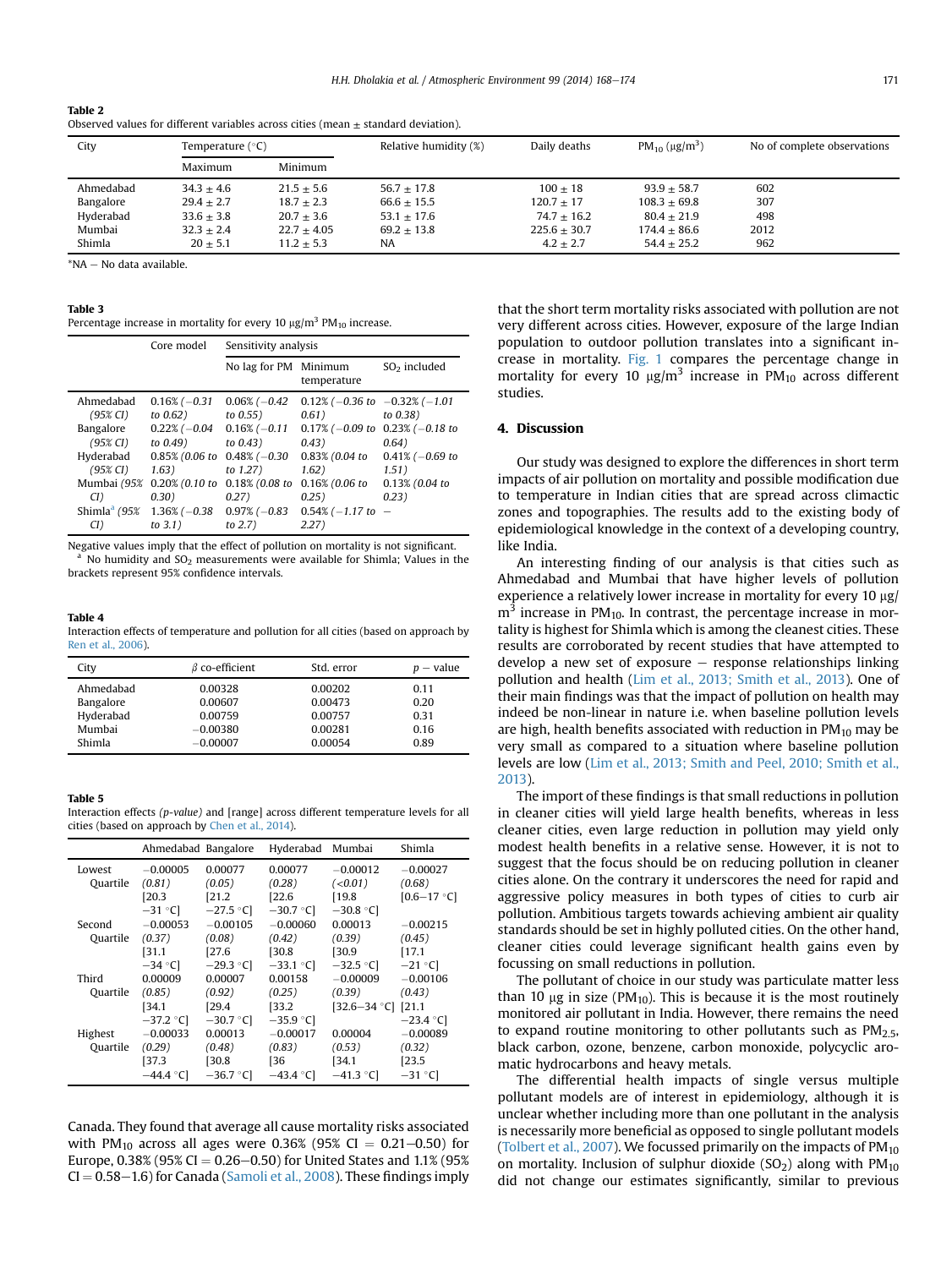<span id="page-4-0"></span>

Fig. 1. Shows the central estimate and 95% confidence intervals for percentage increase in all cause mortality with every 10  $\mu$ g/m<sup>3</sup> increase in PM<sub>10</sub> at Lag 1. We compare estimates for five cities analyzed in this study with those from selected previous studies.

findings [\(Rajarathnam et al., 2011](#page-5-0)). High percentage of missing data precluded incorporating nitrous oxides  $(NO<sub>x</sub>)$  in our modelling framework. This is a limitation of our study and remains an important area of future studies and research.

In the context of our modelling framework, we did not find significant impacts of temperature-pollution interactions on mortality for the cities studied. This may be because temperature  $$ pollution interactions are highly complex and non-linear and therefore may not have been captured adequately in the current model framework. Some studies e.g. [Ren et al. \(2006\)](#page-5-0), have used more complex approaches such as modelling of the interaction using locally weighted smoothing functions (LOESS). However, a key limitation of such complex models is the inability to interpret estimates in an intuitive manner. Furthermore, the results from previous studies are varied implying that interaction effects may be city specific in nature. For instance, within the United States alone, [Ren et al. \(2008\),](#page-5-0) found that while ozone modified the temperature mortality relationship in northern cities, no such effects were observed for southern cities. Further research is needed to better understand how temperature and pollution interactions influence health risks across cities in India.

One key limitation of our dataset is that there were significant missing data for the different air quality monitors across cities except Mumbai. This affected the parameterization and structure of the semi-parametric model used in our analysis. Furthermore, the fact that pollution estimates were not significant for Ahmedabad and Shimla may be a reflection of measurement error. Needless to say, better monitoring will help in developing more accurate  $exposure - response$  response relationships across cities.

To create a consistent exposure series, [Balakrishnan et al. \(2011\)](#page-5-0), developed a spatial model for Chennai. A 0.5 square kilometre grid was superimposed on a map of zones in the city. For each grid cell, PM values of the nearest AQM (measured as distance from centroid of grid to AQM) were assigned. For each zone, the PM exposure series was an average of the air quality reading on a particular day weighted by the number of grid cells it was assigned to in the zone.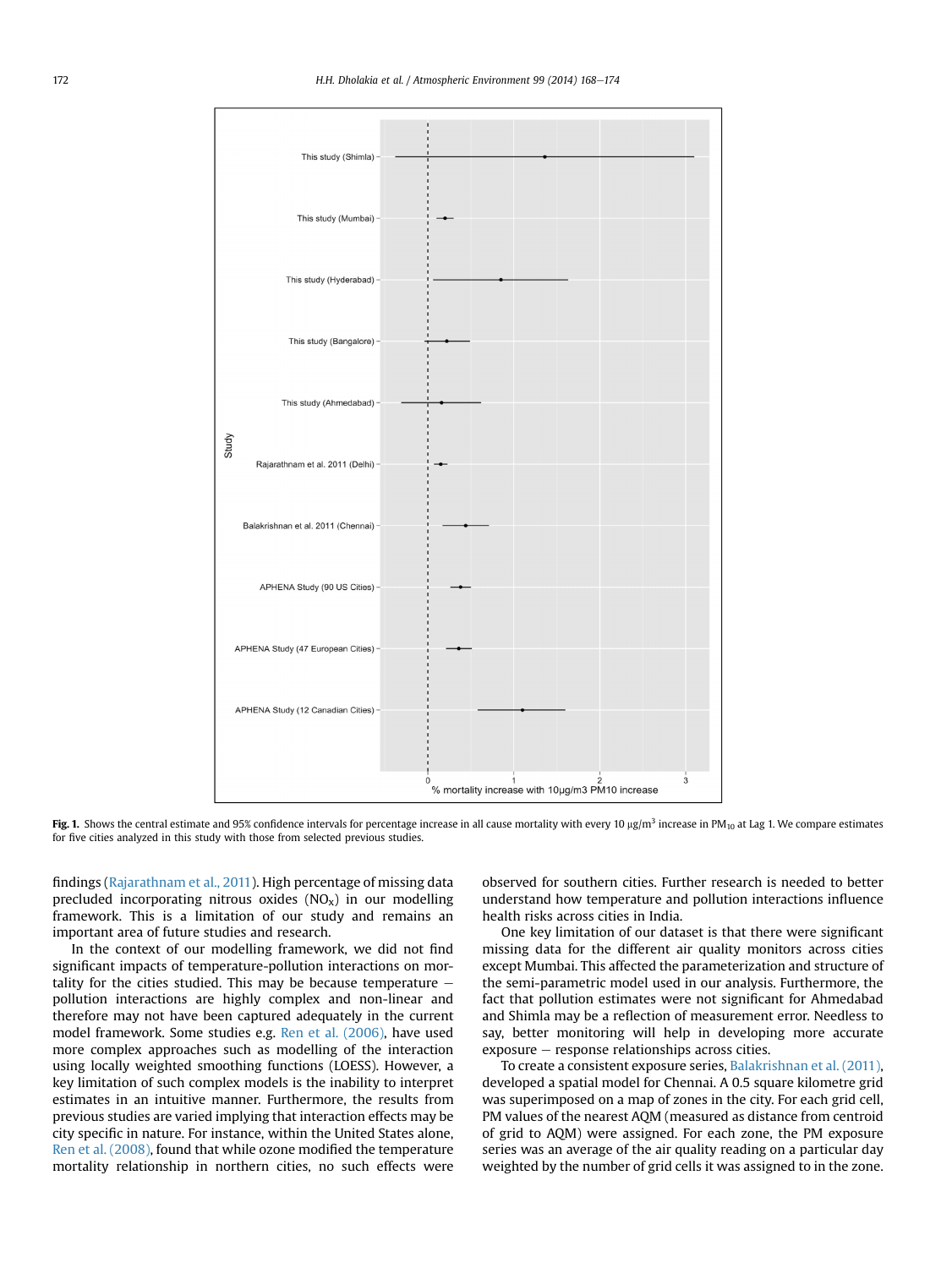<span id="page-5-0"></span>This approach was preferred to a simple average or centering approach used in this study. Whereas, a spatial model has distinct advantages, it requires a large amount of disaggregated information such as daily number of deaths in different zones of the city. Since that information was not available for cities in the current study, a centering approach was adopted. The advantage of the centering approach is that although a difference in measurements across monitors may influence variability of the exposure series and lead to underestimates, the slope co-efficient (i.e.  $\beta$ ) corresponding to the pollution parameter (i.e.  $PM_{10}$ ) remains unchanged if one or several AQM's are used (Balakrishnan et al., 2011; Rajarathnam et al., 2011; Wong et al., 2001).

Though it has been pointed out that impacts of air pollution is primarily linked to cardio-respiratory mortality (Pope III et al., 2002; Samoli et al., 2014; USEPA, 2009), the present study only examined all-cause mortality. This was because information on cause-of-death and age groups was not available for the cities which were considered. Mortality in India is underreported and on an average only 67% of all deaths gets registered, with high variability across different states (Dhar, 2013). Of these, it is only institutional deaths that contain information on cause of death. This remains a limitation of the study. It is vital for future studies to enhance the quality of mortality registration data in India.

In conclusion, the study of air pollution on mortality remains an important area of research in the Indian context. Clearly there remains a need to strengthen data quality and carry out similar studies for many more cities. In addition to the time-series approach used in this study, cohort studies are required to understand air pollution related health risks in India. Epidemiological evidence can help guide policy by providing evidence to tightly couple health outcomes and air quality standards, thereby minimizing the impacts of outdoor air pollution in India.

# Author contributions

H.H.D and A.G. were responsible for research design, methodology and interpretation of results. H.H.D and D.B. carried out statistical analysis. All authors contributed to writing the manuscript.

#### Financial interests' declaration

None declared.

# Acknowledgements

The authors would like to thank Dr. Santu Ghosh for his inputs on the statistical analysis as well as anonymous reviewers for their insights.

# Appendix A. Supplementary data

Supplementary data related to this article can be found at [http://](http://dx.doi.org/10.1016/j.atmosenv.2014.09.071) [dx.doi.org/10.1016/j.atmosenv.2014.09.071.](http://dx.doi.org/10.1016/j.atmosenv.2014.09.071)

# References

- [Balakrishnan, K., Ganguli, B., Ghosh, S., Sankar, S., Thanasekaran, V., Rayadu, V.N.,](http://refhub.elsevier.com/S1352-2310(14)00764-X/sref1) [Caussy, H., 2011. Short Term Effects of Air Pollution on Mortality: Results of a](http://refhub.elsevier.com/S1352-2310(14)00764-X/sref1) [Time-series Analysis in Chennai, India. No. Research Report 157. Health Effects](http://refhub.elsevier.com/S1352-2310(14)00764-X/sref1) [Institute.](http://refhub.elsevier.com/S1352-2310(14)00764-X/sref1)
- [Bell, M.L., Samet, J., Dominici, F., 2003, November. Time Series Studies of Particulate](http://refhub.elsevier.com/S1352-2310(14)00764-X/sref2) [Matter. Johns Hopkins University, Department of Biostatistics Working Paper](http://refhub.elsevier.com/S1352-2310(14)00764-X/sref2) [10. Johns Hopkins, Bllomberg School of Public Health](http://refhub.elsevier.com/S1352-2310(14)00764-X/sref2).
- Bhaskaran, K., Gasparrini, A., Hajat, S., Smeeth, L., Armstrong, B., 2013. Time series regression studies in environmental epidemiology. Int. J. Epidemiol. [http://](http://dx.doi.org/10.1093/ije/dyt092) [dx.doi.org/10.1093/ije/dyt092](http://dx.doi.org/10.1093/ije/dyt092).
- [Braga, A.L.F., Zanobetti, A., Schwartz, J., 2001. The time course of weather-related](http://refhub.elsevier.com/S1352-2310(14)00764-X/sref4) deaths. Epidemiology  $12(6)$ , 662-[667.](http://refhub.elsevier.com/S1352-2310(14)00764-X/sref4)
- Chen, C., Lin, H., Li, X., Lang, L., Xiao, X., Ding, P., He, P., Zhang, Y., Wang, M., Liu, Q., 2014. Short-term effects of meteorological factors on children hand, foot and mouth disease in Guangzhou, China. Int. J. Biometeorol. 58 (7), 1605-1614. [http://dx.doi.org/10.1007/s00484-013-0764-6.](http://dx.doi.org/10.1007/s00484-013-0764-6)
- CPCB, 2009, November 18. National Ambient Air Quality Standards. The Gazette of India, New Delhi. Retrieved from. [http://cpcb.nic.in/National\\_Ambient\\_Air\\_](http://cpcb.nic.in/National_Ambient_Air_Quality_Standards.php) [Quality\\_Standards.php.](http://cpcb.nic.in/National_Ambient_Air_Quality_Standards.php)
- Dhar, A., 2013, April 18. Birth and Death Registration Still Low in India. The Hindu, New Delhi. Retrieved from. [http://www.thehindu.com/news/national/births](http://www.thehindu.com/news/national/births-and-deaths-registration-still-low-in-india/article4630425.ece)[and-deaths-registration-still-low-in-india/article4630425.ece.](http://www.thehindu.com/news/national/births-and-deaths-registration-still-low-in-india/article4630425.ece)
- [Dominici, F., McDermott, A., Hastie, T.J., 2004. Improved semiparametric time](http://refhub.elsevier.com/S1352-2310(14)00764-X/sref8) [series models of air pollution and mortality. J. Am. Stat. Assoc. 99 \(468\),](http://refhub.elsevier.com/S1352-2310(14)00764-X/sref8) [938](http://refhub.elsevier.com/S1352-2310(14)00764-X/sref8)-[948.](http://refhub.elsevier.com/S1352-2310(14)00764-X/sref8)
- Dominici, F., Peng, R.D., Zeger, S.L., White, R.H., Samet, J.M., 2007. Particulate air pollution and mortality in the United States: did the risks change from 1987 to 2000? Am. J. Epidemiol. 166 (8), 880-888. [http://dx.doi.org/10.1093/aje/](http://dx.doi.org/10.1093/aje/kwm222) [kwm222](http://dx.doi.org/10.1093/aje/kwm222).
- [HEI, 2010. Outdoor Air Pollution and Health in the Developing Countries of Asia: a](http://refhub.elsevier.com/S1352-2310(14)00764-X/sref10) [Comprehensive Review. No. Special Report 18. Health Effects Institute, Boston,](http://refhub.elsevier.com/S1352-2310(14)00764-X/sref10) **[MA](http://refhub.elsevier.com/S1352-2310(14)00764-X/sref10)**
- Jacob, D.J., Winner, D.A., 2009. Effect of climate change on air quality. Atmos. Environ. 43 (1), 51-63. [http://dx.doi.org/10.1016/j.atmosenv.2008.09.051.](http://dx.doi.org/10.1016/j.atmosenv.2008.09.051)
- Krzyzanowski, M., Cohen, A., 2008. Update of the WHO air quality guidelines. Air<br>Qual. Atmos. Health 1, 7–13. <http://dx.doi.org/10.1007/s11869-008-0008-9>.
- Lee, H., Honda, Y., Lim, Y.-H., Guo, Y.L., Hashizume, M., Kim, H., 2014. Effect of Asian dust storms on mortality in three Asian cities. Atmos. Environ. 89, 309-317. <http://dx.doi.org/10.1016/j.atmosenv.2014.02.048>.
- Li, P., Xin, J., Wang, Y., Wang, S., Shang, K., Liu, Z., Wang, M., 2013. Time-series analysis of mortality effects from airborne particulate matter size fractions in Beijing. Atmos. Environ. 81, 253-262. [http://dx.doi.org/10.1016/](http://dx.doi.org/10.1016/j.atmosenv.2013.09.004) [j.atmosenv.2013.09.004.](http://dx.doi.org/10.1016/j.atmosenv.2013.09.004)
- [Lim, S.S., Vos, T., Flaxman, A.D., Danaei, G., Shibuya, K., Adair-Rohani, H., Aryee, M.,](http://refhub.elsevier.com/S1352-2310(14)00764-X/sref15) [2013. A comparative risk assessment of burden of disease and injury attribut](http://refhub.elsevier.com/S1352-2310(14)00764-X/sref15)able to  $67$  risk factors and risk factor clusters in  $21$  regions,  $1990-2010$ : a [systematic analysis for the Global Burden of Disease Study 2010. Lancet 380](http://refhub.elsevier.com/S1352-2310(14)00764-X/sref15)  $(9859)$ , 2224-[2260.](http://refhub.elsevier.com/S1352-2310(14)00764-X/sref15)
- MoEF, 1981. Air (Prevention & Control of Pollution) Act. Retrieved from. [http://](http://www.envfor.nic.in/legis/air/air1.html) [www.envfor.nic.in/legis/air/air1.html.](http://www.envfor.nic.in/legis/air/air1.html)
- [Peng, R.D., Dominici, F., Louis, T.A., 2006. Model choice in time series studies](http://refhub.elsevier.com/S1352-2310(14)00764-X/sref17) [of air pollution and mortality. J. R. Stat. Soc. Ser. A Stat. Soc. 169 \(2\),](http://refhub.elsevier.com/S1352-2310(14)00764-X/sref17)  $179 - 203$  $179 - 203$  $179 - 203$ .
- [Pope III, C.A., Burnett, R., Thun, M.J., Calle, E.E., Krewski, D., Ito, K., Thurston, G.D.,](http://refhub.elsevier.com/S1352-2310(14)00764-X/sref18) [2002. Lung cancer, cardiopulmonary mortality and long term exposure to](http://refhub.elsevier.com/S1352-2310(14)00764-X/sref18) fine [particulate matter. J. Am. Med. Assoc. 287, 1132](http://refhub.elsevier.com/S1352-2310(14)00764-X/sref18)-[1141.](http://refhub.elsevier.com/S1352-2310(14)00764-X/sref18)
- [Rajarathnam, U., Seghal, M., Nairy, S., Patnayak, R.C., Chhabra, S., Kilnani, K.V.,](http://refhub.elsevier.com/S1352-2310(14)00764-X/sref19) [Ragavan, S., 2011. Time Series Study on Air Pollution and Mortality in Delhi.](http://refhub.elsevier.com/S1352-2310(14)00764-X/sref19) [Research report No. Report No. 157. Health Effects Institute, Boston, MA](http://refhub.elsevier.com/S1352-2310(14)00764-X/sref19).
- [Ren, C., Williams, G.M., Morawska, L., Mengersen, K., Tong, S., 2008. Ozone modi](http://refhub.elsevier.com/S1352-2310(14)00764-X/sref20)fies [associations between temperature and cardiovascular mortality: analysis of](http://refhub.elsevier.com/S1352-2310(14)00764-X/sref20) [NMMAPS data. Occup. Environ. Med. 65, 255](http://refhub.elsevier.com/S1352-2310(14)00764-X/sref20)-[260](http://refhub.elsevier.com/S1352-2310(14)00764-X/sref20).
- Ren, C., Williams, G.M., Tong, S., 2006. Does particulate matter modify the association between temperature and cardiorespiratory diseases? Environ. Health Perspect. [http://dx.doi.org/10.1289/ehp.9266.](http://dx.doi.org/10.1289/ehp.9266)
- [Romieu, I., Gouveia, N., Cifuentes, L.A., Ponce de Leon, A., Junger, W., Hurtado-](http://refhub.elsevier.com/S1352-2310(14)00764-X/sref22)[Diaz, M., Tzintzun-Cervantes, G., 2012. Multicity Study of Air Pollution and](http://refhub.elsevier.com/S1352-2310(14)00764-X/sref22) [Mortality in Latin America \(The ESCALA Study\). No. Research Report 170. Health](http://refhub.elsevier.com/S1352-2310(14)00764-X/sref22) [Effects Institute, Boston, MA.](http://refhub.elsevier.com/S1352-2310(14)00764-X/sref22)
- [Samet, J.M., Zeger, S.L., Dominici, F., Curriero, F., Coursac, I., Dockery, D.W.,](http://refhub.elsevier.com/S1352-2310(14)00764-X/sref23) [Zanobetti, A., 2000. The national morbidity, mortality, and air pollution study](http://refhub.elsevier.com/S1352-2310(14)00764-X/sref23) [Part II: morbidity and mortality from air pollution in the United States. Res. Rep.](http://refhub.elsevier.com/S1352-2310(14)00764-X/sref23) [Health Eff. Inst. 94 \(pt 2\), 5](http://refhub.elsevier.com/S1352-2310(14)00764-X/sref23)-[79](http://refhub.elsevier.com/S1352-2310(14)00764-X/sref23).
- Samoli, E., Peng, R., Ramsay, T., Pipikou, M., Touloumi, G., Dominici, F., Katsouyanni, K., 2008. Acute effects of ambient particulate matter on mortality in Europe and North America: results from the APHENA study. Environ. Health Perspect. 116 (11), 1480-1486. [http://dx.doi.org/10.1289/ehp.11345.](http://dx.doi.org/10.1289/ehp.11345)
- Samoli, E., Stafoggia, M., Rodopoulou, S., Ostro, B., Alessandrini, E., Basagaña, X., Forastiere, F., 2014. Which specific causes of death are associated with short term exposure to fine and coarse particles in Southern Europe? Results from the MED-PARTICLES project. Environ. Int. 67, 54-61. [http://dx.doi.org/10.1016/](http://dx.doi.org/10.1016/j.envint.2014.02.013) [j.envint.2014.02.013.](http://dx.doi.org/10.1016/j.envint.2014.02.013)
- [Schwartz, J., 2000. The distributed lag between air pollution and daily deaths.](http://refhub.elsevier.com/S1352-2310(14)00764-X/sref26) [Epidemiology 11 \(3\), 320](http://refhub.elsevier.com/S1352-2310(14)00764-X/sref26)-[326](http://refhub.elsevier.com/S1352-2310(14)00764-X/sref26).
- [Schwartz, J.D., 2004. The effects of particulate air pollution on daily deaths: a multi](http://refhub.elsevier.com/S1352-2310(14)00764-X/sref27)[city case crossover analysis. Occup. Environ. Med. 61, 956](http://refhub.elsevier.com/S1352-2310(14)00764-X/sref27)-[961.](http://refhub.elsevier.com/S1352-2310(14)00764-X/sref27)
- Smith, K.R., Frumkin, H., Balakrishnan, K., Butler, C.D., Chafe, Z.A., Fairlie, I., Schneider, M., 2013. Energy and human health. Annu. Rev. Public Health 34 (1), 159-188. [http://dx.doi.org/10.1146/annurev-publhealth-031912-114404.](http://dx.doi.org/10.1146/annurev-publhealth-031912-114404)
- Smith, K.R., Peel, J.L., 2010. Mind the gap. Environ. Health Perspect. 118 (12), 1643e1645. [http://dx.doi.org/10.1289/ehp.1002517.](http://dx.doi.org/10.1289/ehp.1002517)
- [Tagaris, E., Liao, K.-J., DeLucia, A.J., Deck, L., Amar, P., Russell, A.G., 2009. Potential](http://refhub.elsevier.com/S1352-2310(14)00764-X/sref30) [impact of climate change on air pollution-related human health effects. Envi](http://refhub.elsevier.com/S1352-2310(14)00764-X/sref30)[ron. Sci. Technol. 43 \(13\), 4979](http://refhub.elsevier.com/S1352-2310(14)00764-X/sref30)-[4988.](http://refhub.elsevier.com/S1352-2310(14)00764-X/sref30)